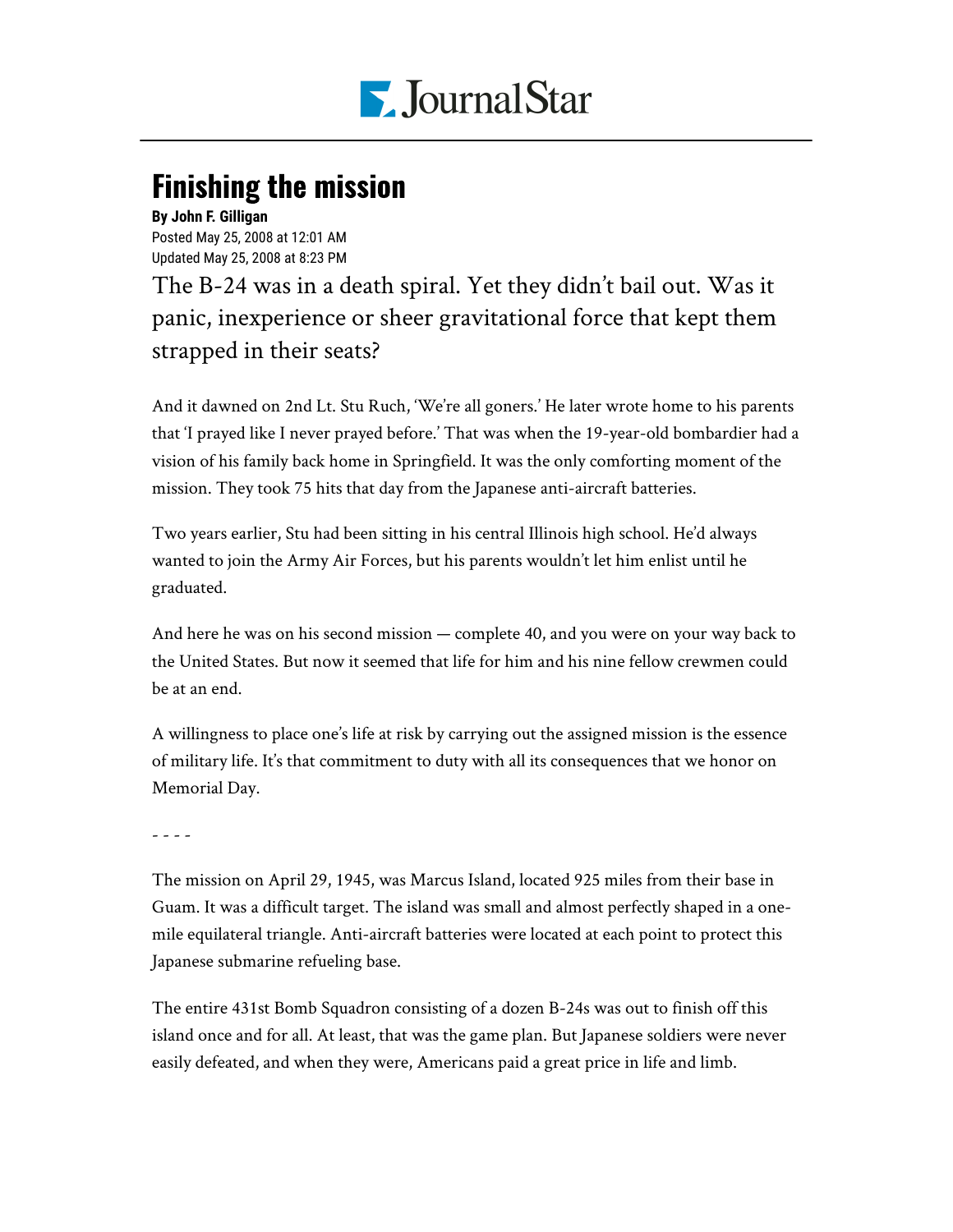In the tactics of war, timing is everything. Stay too long over the target — in this case, a minute — and you were bound to be hit. In war, something always goes awry. And so it did that day for the pilot, Lt. Jim Shaw, and his crew. The Japanese were not amateur gunners. One bombing run over them was always risky, a second would be outright dangerous, and a third? Well, by then they would have had you in their crosshairs.

Courage is not the absence of fear; it is doing what ought to be done despite the fear. And fear is best overcome by focusing on the task at hand.

Stu had his target  $-$  an anti-aircraft battery  $-$  locked into his sights as enemy flak was bursting below them. But only one bomb fell. The bomb bay doors were jammed. Lt. Shaw quickly peeled the B-24 off the target and out of enemy gun range.

The engineer leaped into the bay to fix the problem. Empty .50-caliber cartridges had fallen into it and prevented the corrugated doors from being fully opened. The engineer cleaned some of them out. So they tried a second run.

Sitting in the Plexiglas nose of the B-24, Stu locked his sights on the target. Nothing. So he pulled with all his might on the emergency salvo handle. Again, nothing. And then the flak came.

## Wham!

They were hit just behind the bomb bay and in the tail. Lt. Shaw made another quick exit to safety.

But their mission was not completed. The target was there, they were there, the bombs were still in the bay and they were sent to do a job.

This time, the engineer feverishly cleaned out all the cartridges and reported to Stu that the doors were fixed. Over the intercom, Stu told Lt. Shaw: 'No use losing this mission; we can get the bombs off. So let's go over that (expletive) island again.'

'OK, boy,' responded Shaw.

The third time was not a charm. The Japanese saw them circling for another attack; by then, they had pinpointed their exact altitude and air speed. The rest of the squadron already had begun their return to Guam. The odds were now 15 Japanese batteries to one B-24.

A 30-second nightmare was about to begin.

Stu locked in on the target. 'I could see every gun on the island firing at us. No sooner had the bombs been released then all hell broke loose,' he said.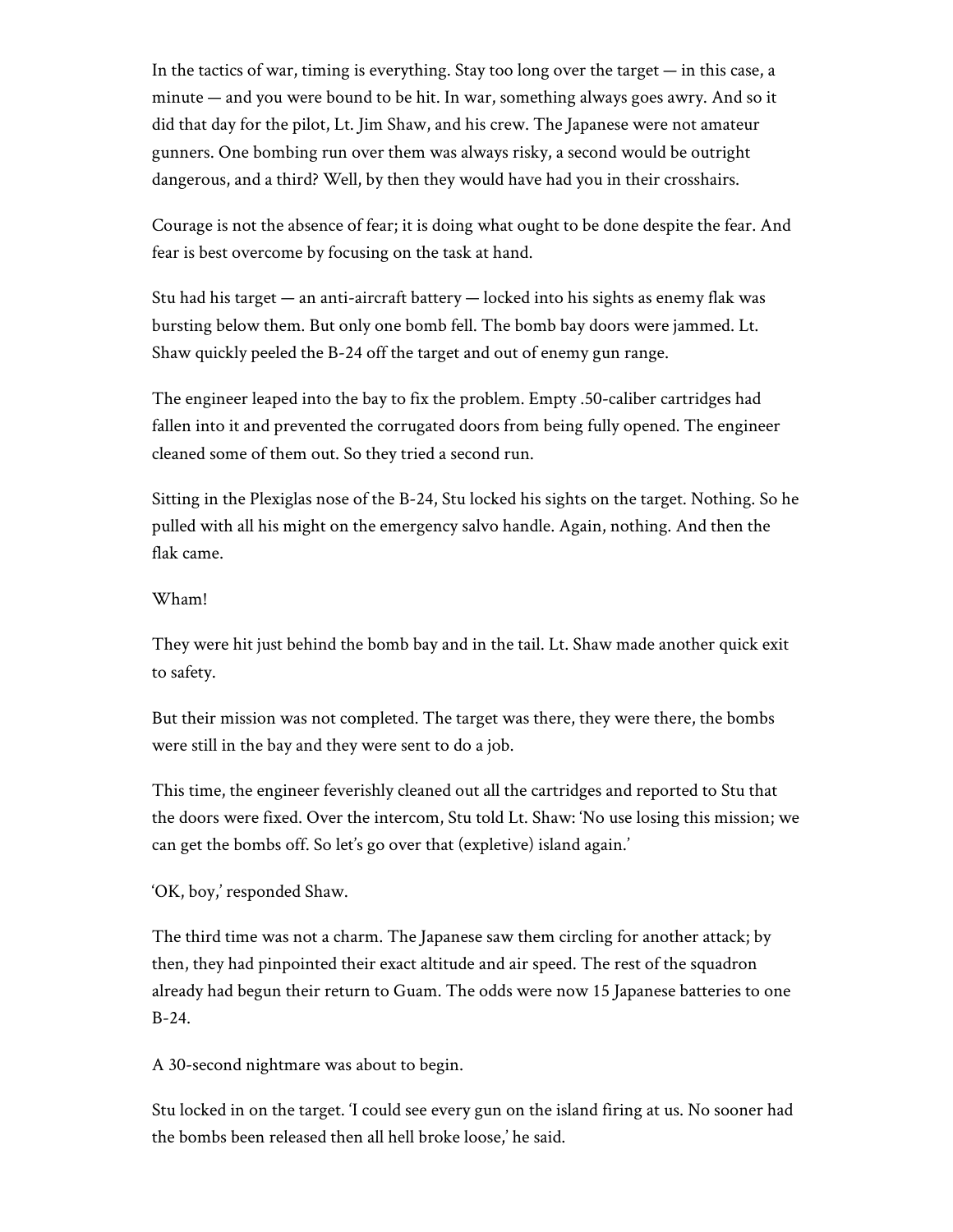The plane shuddered. They were hit again just behind the bomb bay. Oxygen tanks exploded. One crew member was burned putting out the fire, another was wounded from the flak.

The No. 4 engine was in flames, the tail was hit a second time, and flak took out the elevation control cables and severed the hydraulic lines. Like buckshot through newspaper, flak was zipping through the plane's cockpit and Stu's picture-window home in the plane's nose. A piece pierced Lt. Shaw's flak-jacket, but it miraculously lodged in the top of a canteen inside his vest.

Yet they had done what they had been sent to do. Jim quickly hit the feathering switch to extinguished the engine on fire. The six-hour flight to Guam could begin.

Away from the enemy's fire, the engineer went to work on the hydraulic lines, a necessary fix if they were to make it back alive. He cleverly crafted a repair out of wire and used hose. 'In doing that,' Stu said, 'he saved the lives of the whole crew.' At last, all seemed well.

Then, suddenly, their third engine stopped. Two engines on the right wing were now shut down. That's when the B-24 began its downward spiral from 10,000 feet above the Pacific Ocean.

A drop to below 5000 feet didn't take long. 'Seconds,' Stu said, 'can seem like an eternity.' And so can the reactions of an inexperienced crew under stress.

It finally dawned on the engineer that the engine had suffered no flak damage; it had simply run out of gas. He quickly turned a lever transferring gasoline from one of the left wing engines to the third. To everyone's relief, it started up.

For their courage, determination, and faithfulness to duty, the entire crew received the Distinguished Flying Cross. But none of them saw themselves as heroes. They were just doing their duty to country like everyone else.

Stu, however, wrote in a letter to his parents: 'They left one name off the crew; and his name was God.'

- - - -

This is just one of thousands of war stories. But a single virtue unites them all: honor. American men and women honor the oath they have taken to follow orders and even risk their lives in fulfilling the mission assigned to them. This is what makes the American military the greatest force in the world.